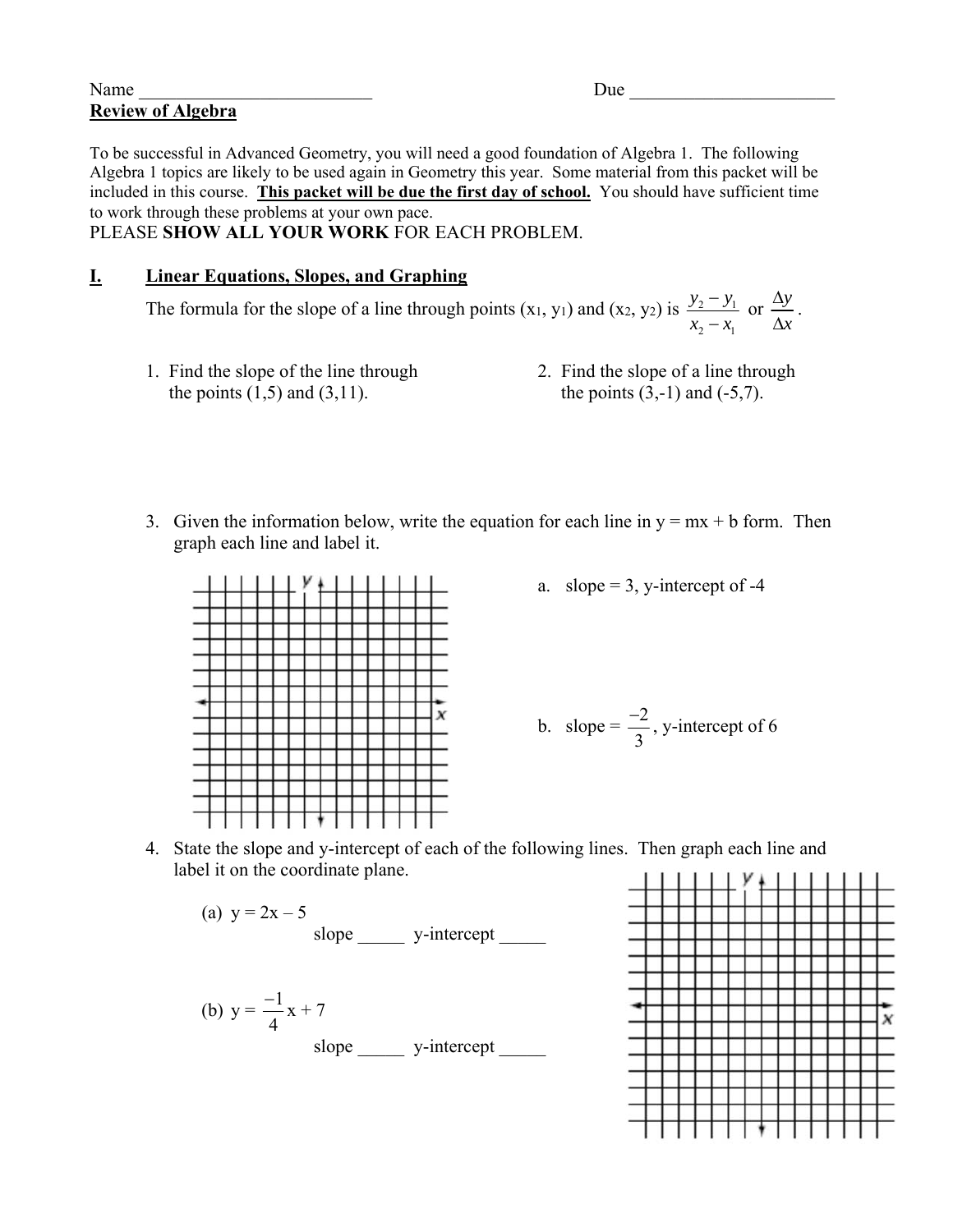5. Find the slope and y-intercept of each of the following lines, then graph it.





- 6. (a) Find the slope of the line with y-intercept of 6 which passes through the point (3,4). *[HINT: Find out what ordered pair corresponds to a "y-intercept of 6"]*
	- (b) Write the equation of this line slope-intercept  $(y = mx + b)$  form.
- 7. Graph the points  $(7,4)$  and  $(-2,4)$ .

What is the slope of this line?

- y **X**
- 8. Given a point in col. A, translate (slide) as indicated, and write the new point in col. B.

| $\mathbf{A}$ | Translation                    |  |
|--------------|--------------------------------|--|
| (2,3)        | 4 right, 3 down                |  |
| $(-7, -4)$   | $6 \text{ up}, 4 \text{ left}$ |  |
| (0, 6)       | 4 right, 5 down                |  |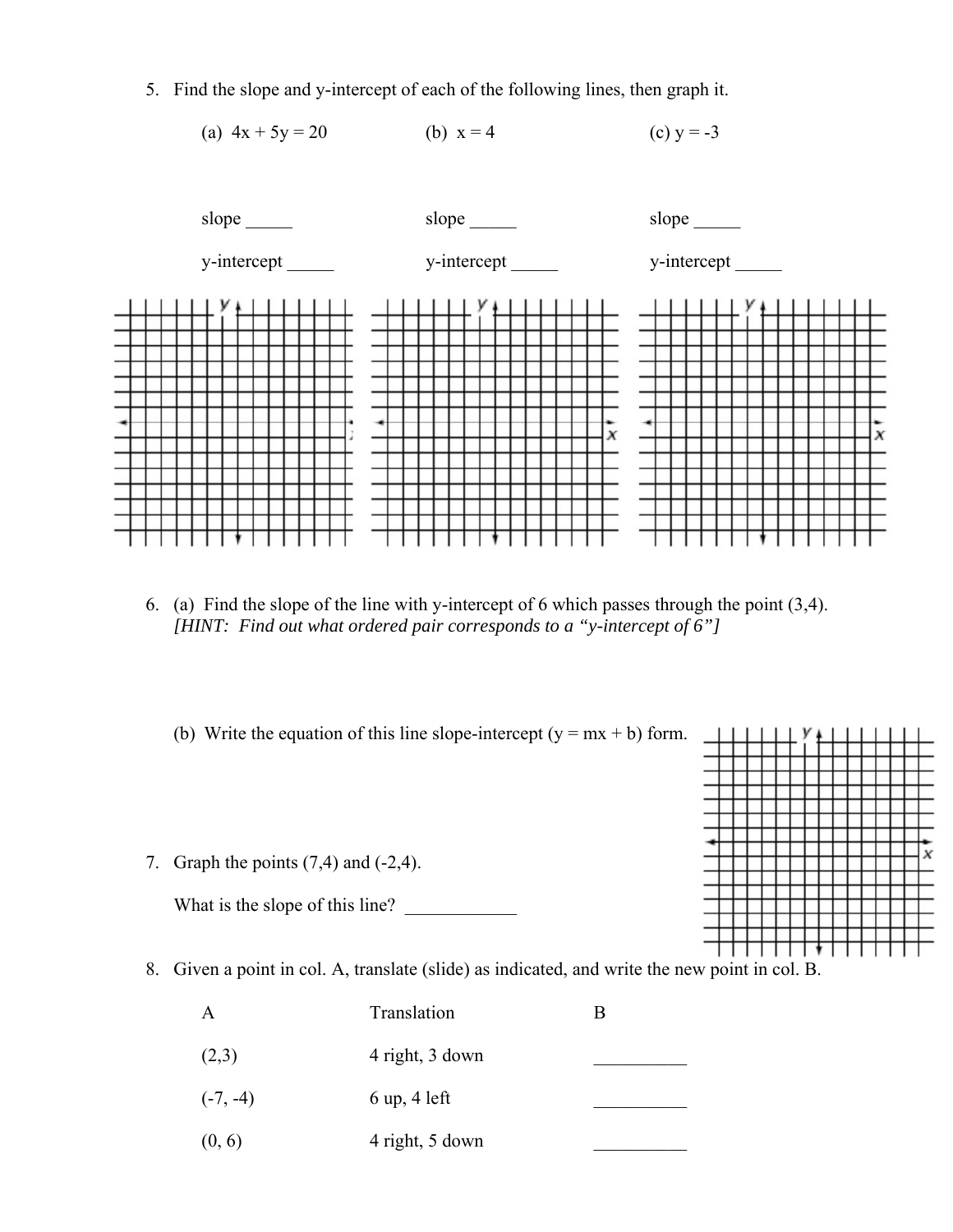## **II. Solving Algebraic Equations**

Solve for the variable. Be sure to show all work for each problem.

9. 
$$
4x - 9 = 7x + 12
$$
  
10.  $5x + 16 = 2x$   
11.  $2x - (2 - x) = 13$ 

$$
x = \frac{x}{\sqrt{3} - 2(4 - 2p)} = 19
$$
\n
$$
x = \frac{x}{\sqrt{3} - 2(4 - 2p)} = 19
$$
\n
$$
x = \frac{x}{\sqrt{3} - 2(4 - 2p)} = 19
$$
\n
$$
x = \frac{12}{\sqrt{3} - 2(4 - 2p)} = 19
$$
\n
$$
x = \frac{12}{\sqrt{3} - 2(4 - 2p)} = 19
$$

$$
x = \frac{x}{15. \ 7x - 2(1+3x)} = 2
$$
\n
$$
x = \frac{x}{16. \ -3(x-8) - 5} = 9(x+2) + 13
$$

$$
x = \underline{\hspace{2cm}}
$$

 $x = \overline{\qquad \qquad }$ 

17.  $-3x + 5(6 - x) = 4(1 + 2x)$  18.  $2(m-8) + 7 = 5(m+2) + 3m - 19$ 

$$
x = \underline{\hspace{2cm}} \qquad \qquad x = \underline{\hspace{2cm}} \qquad \qquad x = \underline{\hspace{2cm}} \qquad \qquad x = \underline{\hspace{2cm}} \qquad \qquad x = \underline{\hspace{2cm}} \qquad \qquad x = \underline{\hspace{2cm}} \qquad \qquad x = \underline{\hspace{2cm}} \qquad \qquad x = \underline{\hspace{2cm}} \qquad \qquad x = \underline{\hspace{2cm}} \qquad \qquad x = \underline{\hspace{2cm}} \qquad \qquad x = \underline{\hspace{2cm}} \qquad \qquad x = \underline{\hspace{2cm}} \qquad \qquad x = \underline{\hspace{2cm}} \qquad \qquad x = \underline{\hspace{2cm}} \qquad \qquad x = \underline{\hspace{2cm}} \qquad \qquad x = \underline{\hspace{2cm}} \qquad \qquad x = \underline{\hspace{2cm}} \qquad \qquad x = \underline{\hspace{2cm}} \qquad \qquad x = \underline{\hspace{2cm}} \qquad \qquad x = \underline{\hspace{2cm}} \qquad \qquad x = \underline{\hspace{2cm}} \qquad \qquad x = \underline{\hspace{2cm}} \qquad x = \underline{\hspace{2cm}} \qquad x = \underline{\hspace{2cm}} \qquad x = \underline{\hspace{2cm}} \qquad x = \underline{\hspace{2cm}} \qquad x = \underline{\hspace{2cm}} \qquad x = \underline{\hspace{2cm}} \qquad x = \underline{\hspace{2cm}} \qquad x = \underline{\hspace{2cm}} \qquad x = \underline{\hspace{2cm}} \qquad x = \underline{\hspace{2cm}} \qquad x = \underline{\hspace{2cm}} \qquad x = \underline{\hspace{2cm}} \qquad x = \underline{\hspace{2cm}} \qquad x = \underline{\hspace{2cm}} \qquad x = \underline{\hspace{2cm}} \qquad x = \underline{\hspace{2cm}} \qquad x = \underline{\hspace{2cm}} \qquad x = \underline{\hspace{2cm}} \qquad x = \underline{\hspace{2cm}} \qquad x = \underline{\hspace{2cm}} \qquad x = \underline{\hspace{2cm}} \qquad x = \underline{\hspace{2cm}} \qquad x = \underline{\hspace{2cm}} \qquad x = \underline{\hspace{2cm}} \qquad x = \underline{\hspace{2cm}} \qquad x = \underline{\hspace{2cm}} \qquad x = \underline{\hspace{2cm}} \qquad x = \underline{\hspace{2cm
$$